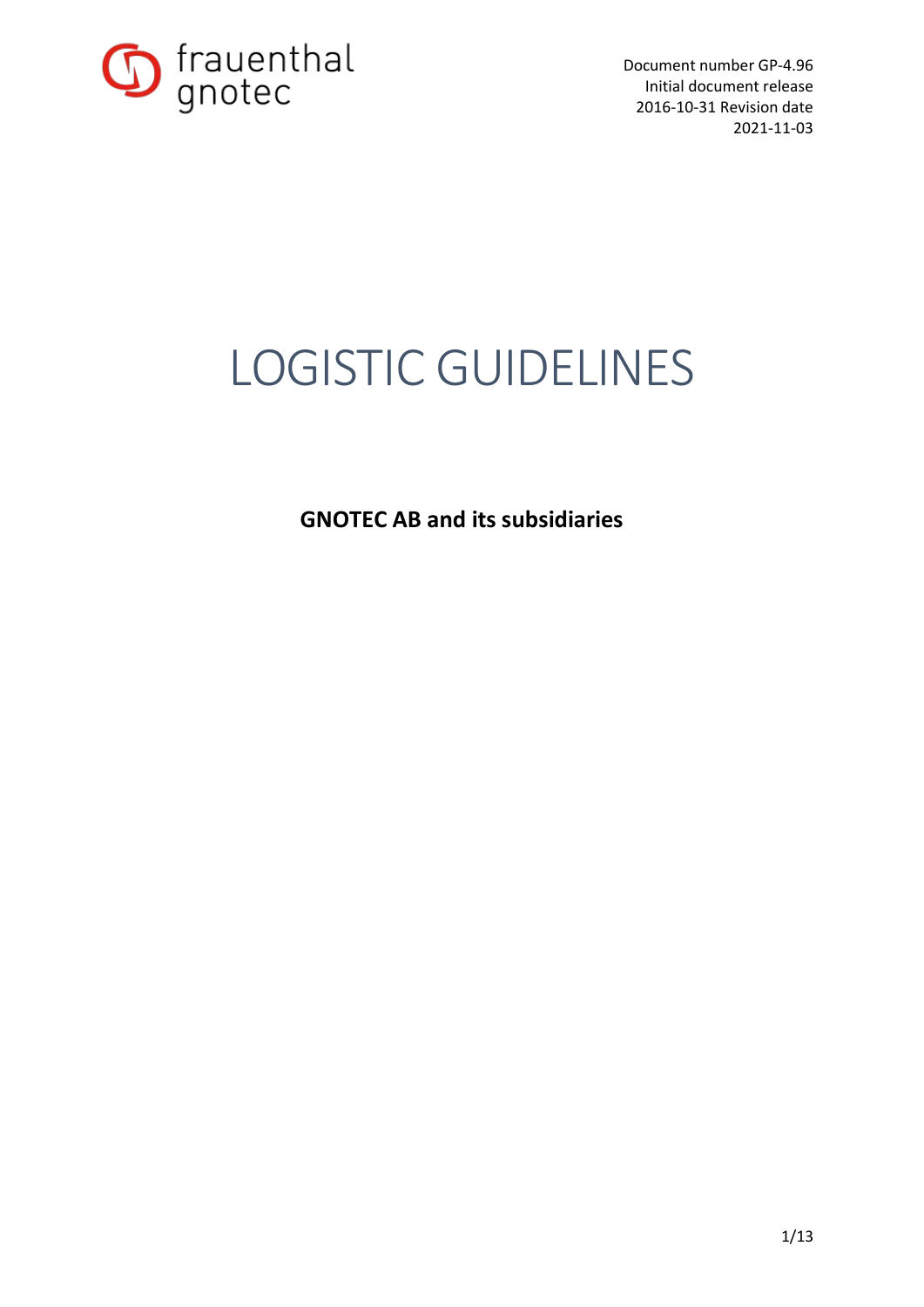

#### TABLE OF CONTENT

| 6.1.    |  |
|---------|--|
| 6.2.    |  |
| 6.2.1.  |  |
| 6.2.2.  |  |
| 6.3.    |  |
| 6.3.1.  |  |
| 6.4.    |  |
|         |  |
| 6.4.1.  |  |
| 6.4.2.  |  |
| 6.4.3.  |  |
| 6.4.4.  |  |
| 6.4.5.  |  |
| 6.4.6.  |  |
| 6.4.7.  |  |
| 6.4.8.  |  |
| 6.4.9.  |  |
| 6.5.    |  |
| 6.5.1.  |  |
| 6.5.2.  |  |
|         |  |
| 6.5.3.  |  |
|         |  |
|         |  |
|         |  |
|         |  |
| 6.5.4.  |  |
| 6.5.5.  |  |
| 6.6.    |  |
| 6.6.2.  |  |
| 6.6.3.  |  |
| 6.6.4.  |  |
| 6.6.5.  |  |
| 6.6.6.  |  |
| 6.6.7.  |  |
|         |  |
| 6.6.8.  |  |
|         |  |
| 6.6.9.  |  |
| 6.6.10. |  |
| 6.6.11. |  |
|         |  |
|         |  |
|         |  |
| 6.7.    |  |
| 6.8.    |  |
| 6.9.    |  |
|         |  |
| 6.10.   |  |
| 6.10.1. |  |
| 6.10.2. |  |
| 6.10.3. |  |
| 6.11.   |  |
| 6.11.1. |  |
| 6.11.2. |  |
| 6.11.3. |  |
| 6.12.   |  |
|         |  |
| 7.1.    |  |
|         |  |
| 7.2.    |  |
| 7.3.    |  |
| 7.3.1.  |  |
| 7.3.2.  |  |
| 7.3.3.  |  |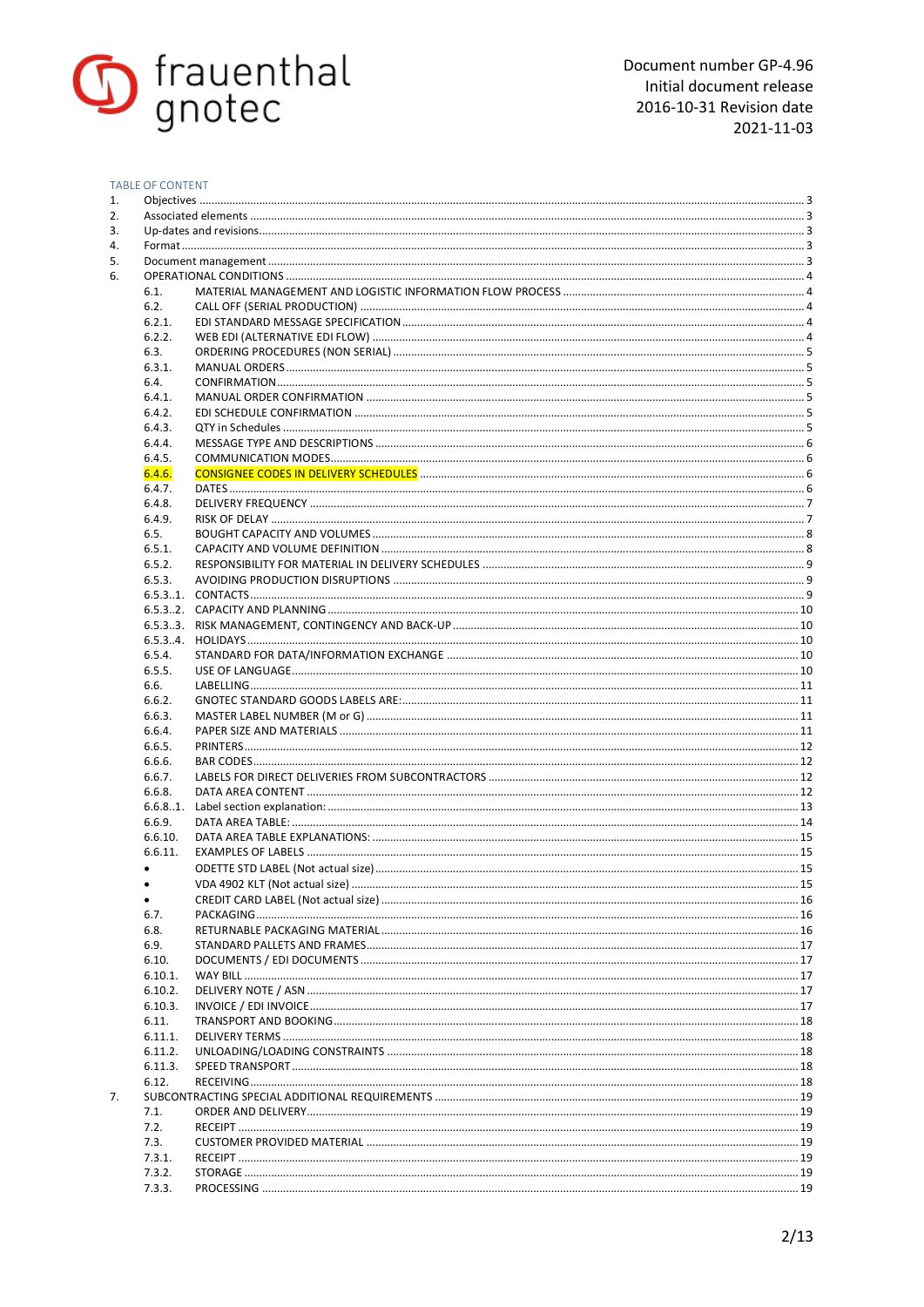

# 1. Objectives

This general logistic agreement serves the purpose of clarifying operational issues to avoid misunderstanding that could lead to disruptions in supply or information flow.

# 2. Associated elements

Associated elements which this agreement refers to can and will be up-dated during its validity and it lies on the Suppliers responsibility to keep up to date with which issue is valid or changed. Information of revised issues will be published on the Gnotec Supplier Portal.

# 3. Up-dates and revisions

This agreement will be made in duplicates were each parties will receive one copy each. This agreement shall be reviewed during supplier review meetings to catch potential changes in terms or conditions.

2018-08-09 Updated address info for consignee 1685. Torup is closed and replaced by Kinnared

# 4. Format

This logistic agreement contains the general logistic agreement with addendums and an approval page for parties to sign.

# 5. Document management

- This agreement becomes valid first after both parties has signed the agreement.
- · Changes, modifications or special arrangement to this agreement have to be in writing agreed to be valid.
- · The agreement can be terminated by any part first after 6 months prior notice.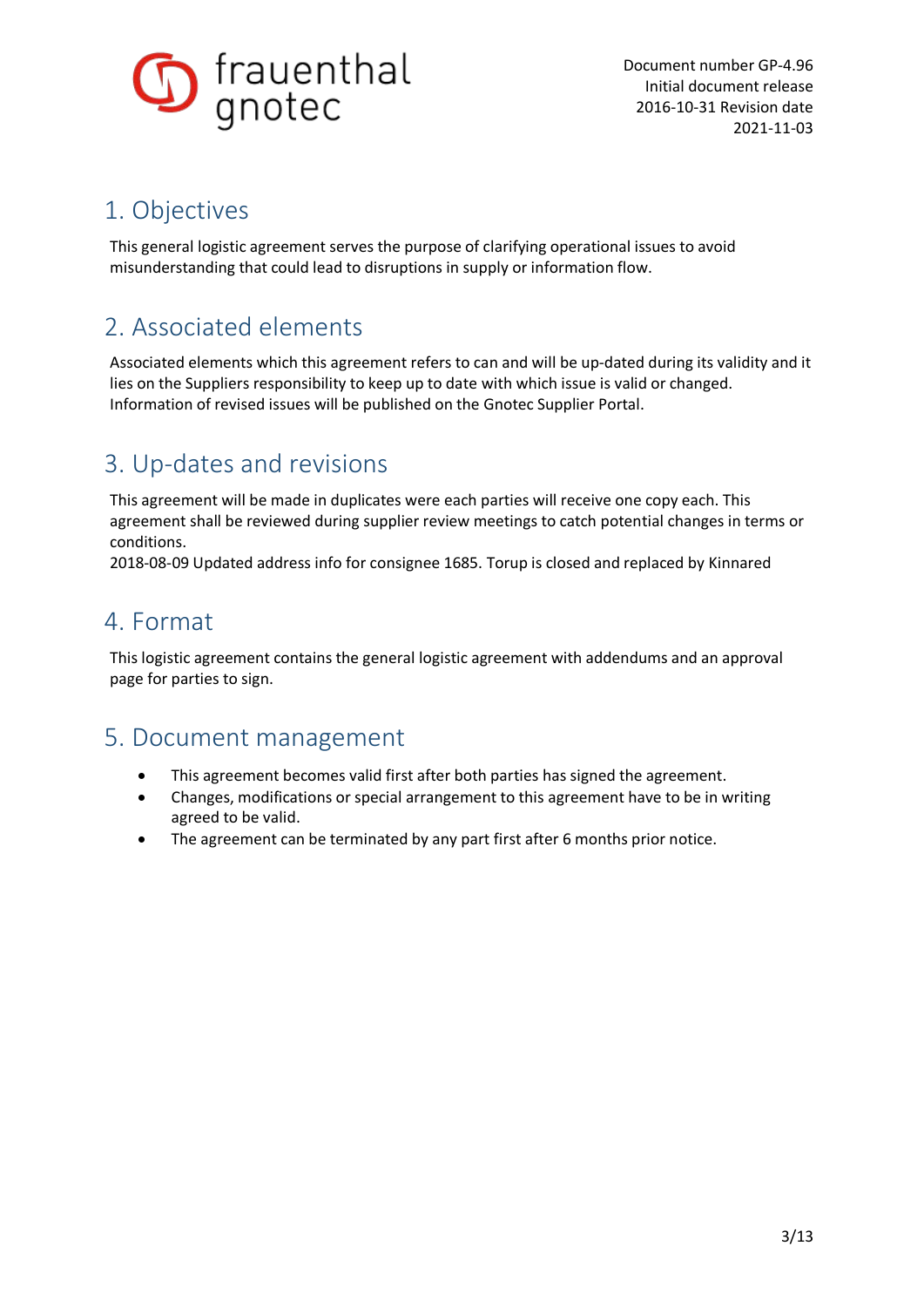

# 6. OPERATIONAL CONDITIONS

# 6.1. MATERIAL MANAGEMENT AND LOGISTIC INFORMATION FLOW PROCESS

Logistic information flow process for purchased material, components and subcontracting return flow described in **Figure 2**



Logistic information flow process for subcontracting at direct delivery to customer is described in **Figure 3** 



# 6.2. CALL OFF (SERIAL PRODUCTION)

All supplies under serial conditions shall be handle by EDI schedules and call offs.

# 6.2.1. EDI STANDARD MESSAGE SPECIFICATION

a. FORECAST AND CALL OFF MESSAGE

DELFOR EDIFACT D.96A

- b. Advance Shipping Notice Message(ASN) DESADV EDIFACT D.96A
- c. Invoice message INVOIC EDIFACT D.03A

# 6.2.2. WEB EDI (ALTERNATIVE EDI FLOW)

Gnotec will provide an alternative solution for those suppliers who need time to set up full EDIFACT solution, this WEB based alternative interface will be set-up by Gnotec partner and the cost for implementation and operation will be on the supplier expense and shall be cost neutral on operational level for Gnotec.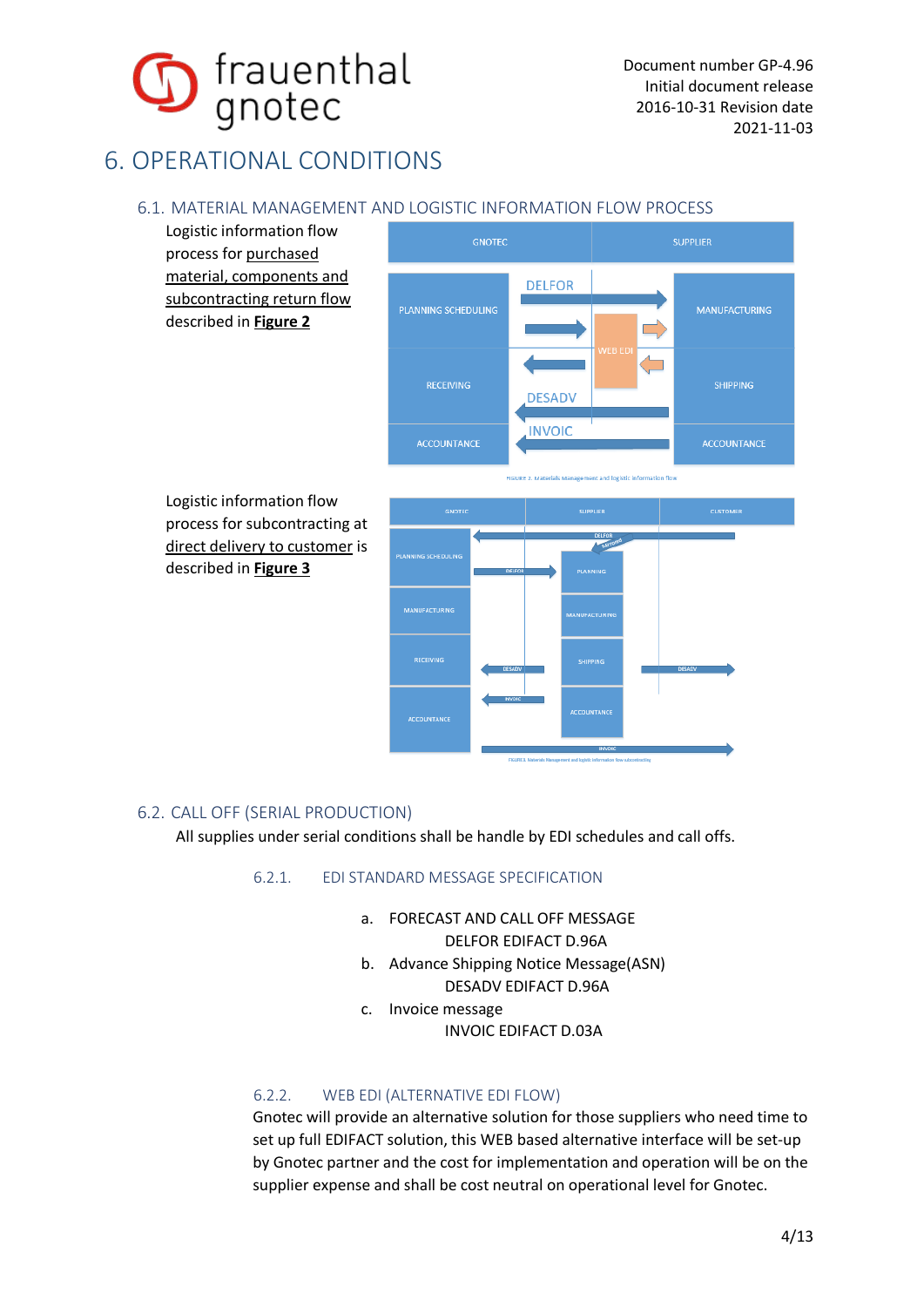

# 6.3. ORDERING PROCEDURES (NON SERIAL)

Any delivery or startup of a project shall be preceded by an order to be approved for receipt or invoicing and can be issued as per below.

#### 6.3.1. MANUAL ORDERS

Manual purchase orders are only issued for standalone purchase needs such as PPAP, Samples, tooling, spare parts if nothing else is agreed with the supplier and the buyer.

# 6.4. CONFIRMATION

# 6.4.1. MANUAL ORDER CONFIRMATION

Order confirmations for manual orders is to be sent to a common mailbox at each Gnotec plant within 24 hours. Orders not acknowledge or confirmed within this time frame is proceed and seen as confirmed and the supplier are entitled to deliver according the ordered quantity and deliver date.

# 6.4.2. EDI SCHEDULE CONFIRMATION

Sent EDI schedule is automatically acknowledged and confirmed within 24 hours of transmitted schedule and the Supplier are responsible to contact Gnotec if they cannot deliver in time or quantity in the delivery schedule within this time frame.

# 6.4.3. QTY in Schedules

All call-offs and deliveries are supposed to be delivered ON TIME IN FULL any deviation can and will be claimed.

6.4.3..1. RAW MATERIAL ON COIL

For coils the agreed packaging QTY in Nomination Letter is the actual weight per coil. Deviation of ordered coil weight versus delivered weight a discrepancy of +/- 17% is accepted.

6.4.3..2. SHEET METALS PACKAGING See instruction I-4.23.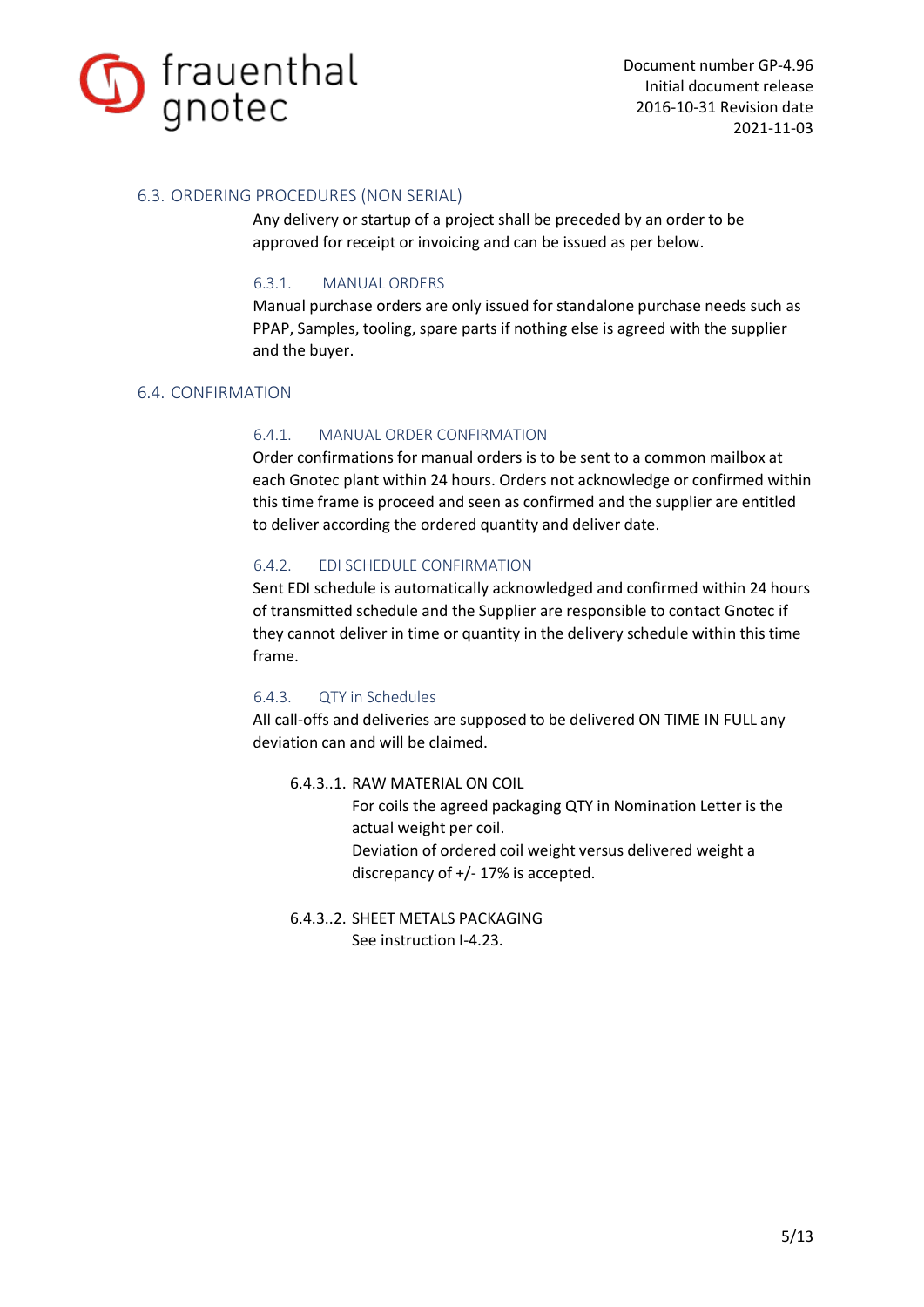

# 6.4.4. MESSAGE TYPE AND DESCRIPTIONS

| <b>Message</b><br>type              | <b>Short description</b>                                                                                                                                                                                                                                                                                                                                                                                                                                                                                                                                                                                     | <b>Medium</b><br>(e.g.<br><b>EDIFACT).</b> | <b>Frequency</b>                                                                                                                            |
|-------------------------------------|--------------------------------------------------------------------------------------------------------------------------------------------------------------------------------------------------------------------------------------------------------------------------------------------------------------------------------------------------------------------------------------------------------------------------------------------------------------------------------------------------------------------------------------------------------------------------------------------------------------|--------------------------------------------|---------------------------------------------------------------------------------------------------------------------------------------------|
| FORECAST/<br><b>RELEASE</b>         | An order of material against blanket purchase order,<br>nomination letter or contract. A release tells the supplier<br>what, when, how much and where to ship.                                                                                                                                                                                                                                                                                                                                                                                                                                               | <b>DELFOR</b>                              | Daily                                                                                                                                       |
| ASN<br>(Advance<br>shipping notice) | EDI transaction listing the contents of a shipment of goods<br>as well as additional information relating to the shipment<br>including order information, product description, physical<br>characteristics, packaging type, marking, carrier information,<br>and configuration of goods within the transportation<br>equipment. The ASN completes the shipping cycle and,<br>when used in conjunction with bar-coded shipping labels, it<br>can eliminate manual receiving functions by moving data<br>accounting records for electronic payment, reducing the<br>need for traditional invoicing procedures. | <b>DESADV</b>                              | Every delivery,<br>maximum 30 minutes<br>delay from dispatch.                                                                               |
| <b>INVOICE</b>                      | EDI transaction matching ASN in QTY and reference ASN<br>number containing delivered part number, gty and price.<br>For packaging material costs separate specific set-up and<br>item codes must be used.                                                                                                                                                                                                                                                                                                                                                                                                    | <b>INVOIC</b>                              | INVOIC shall be sent as<br>close to the agreed<br><b>INCOTERMS</b> and were<br>risk and ownership has<br>been passed on to the<br>customer. |

#### 6.4.5. COMMUNICATION MODES

- · EDI transfer is the main communication mode.
- · For those suppliers who can't receive and send EDI message the customer can as an option provide a WEB portal of handling the data transfer modes above. The cost for this solution will be on the supplier.

# 6.4.6. CONSIGNEE CODES IN DELIVERY SCHEDULES

· Below delivery consignee codes (delivery destinations) are the codes that are used in the delivery schedules.

| <b>Consignee</b><br>codes | <b>Company</b>                   | <b>Address</b>    | Zip code | <b>City</b> | <b>Prod place</b> |
|---------------------------|----------------------------------|-------------------|----------|-------------|-------------------|
| 1667 or                   | Frauenthal                       | Gamla Nissastigen | 314 32   | Hyltebruk   | Warehouse in      |
| 13561                     | Gnotec Sweden AB                 |                   |          |             | Hylte             |
| 9012                      | Frauenthal                       | Bruksgatan 7      | 33375    | Reftele     | Reftele           |
|                           | Gnotec Sweden AB                 |                   |          |             |                   |
| 1685                      | Frauenthal                       | Älvdalsvägen      | 314 95   | Kinnared    | Kinnared, steel   |
|                           | <b>Gnotec Sweden AB</b>          |                   |          |             | warehouse         |
| 1686                      | Frauenthal                       | Västra            |          | Hyltebruk   | Hylte steel       |
|                           | Gnotec Sweden AB industrigatan 4 |                   | 314 32   |             | warehouse         |

6.4.7. DATES

- · All material requirement dates in delivery schedules stating the requested date of arrival or date of dispatch depending on what INCOTERMS as per example below.
	- $\circ$  EXW/FCA = Date of dispatch
	- $O$  DDP/DAP = Date of arrival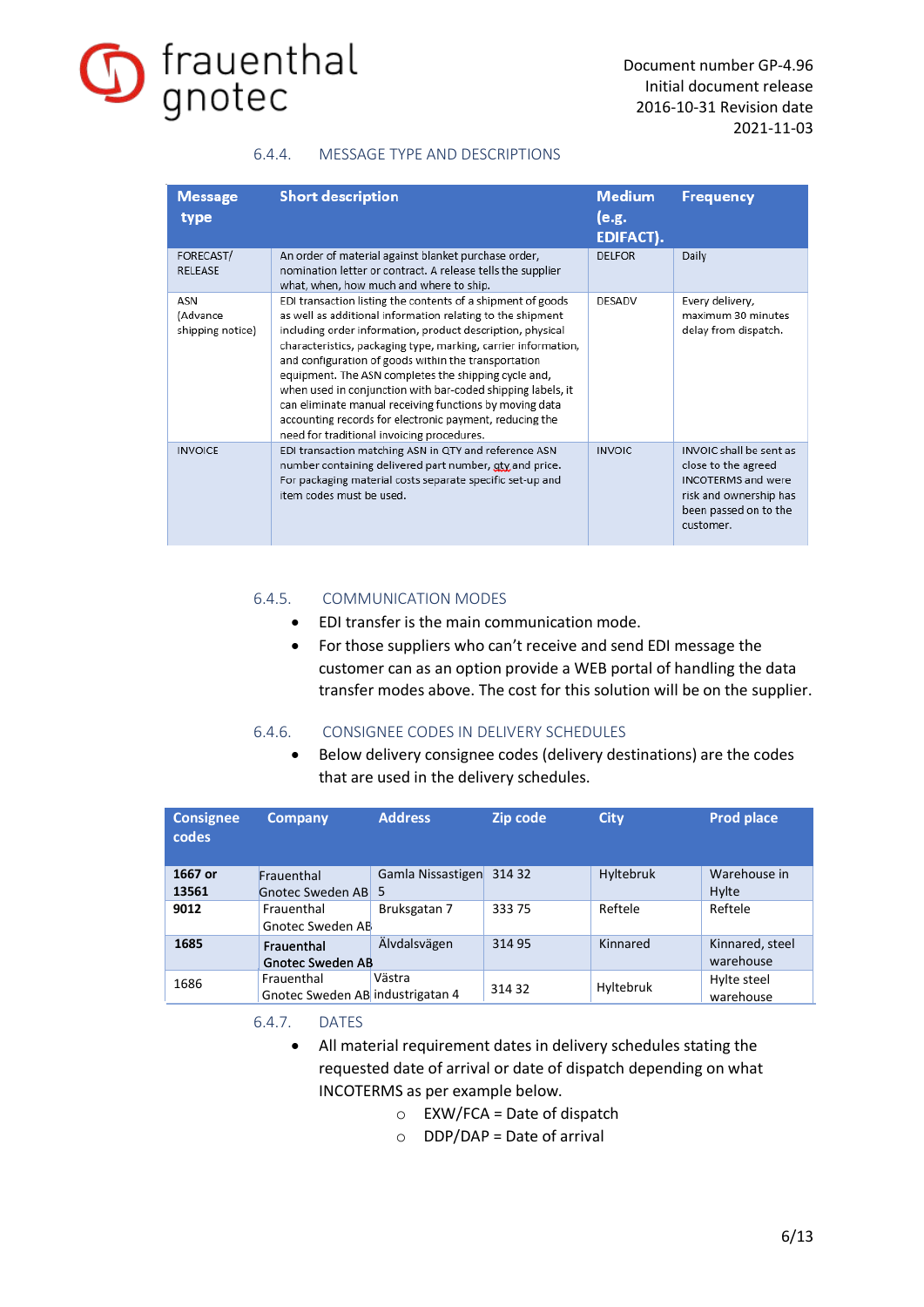

· For premium freights or speed transports dates communicated from both parties shall always be when goods shall be arrived at the Gnotec plant.

# 6.4.8. DELIVERY FREQUENCY

· If nothing else agreed, there will be full flexibility in delivery which means that delivery can be called off once a day as maximum.

# 6.4.9. RISK OF DELAY

· The Supplier are responsible to notify the Customer any possible risk of delay of delivery against schedules or purchase orders to respectively plant material planning department without delay and for further instructions of rescue actions.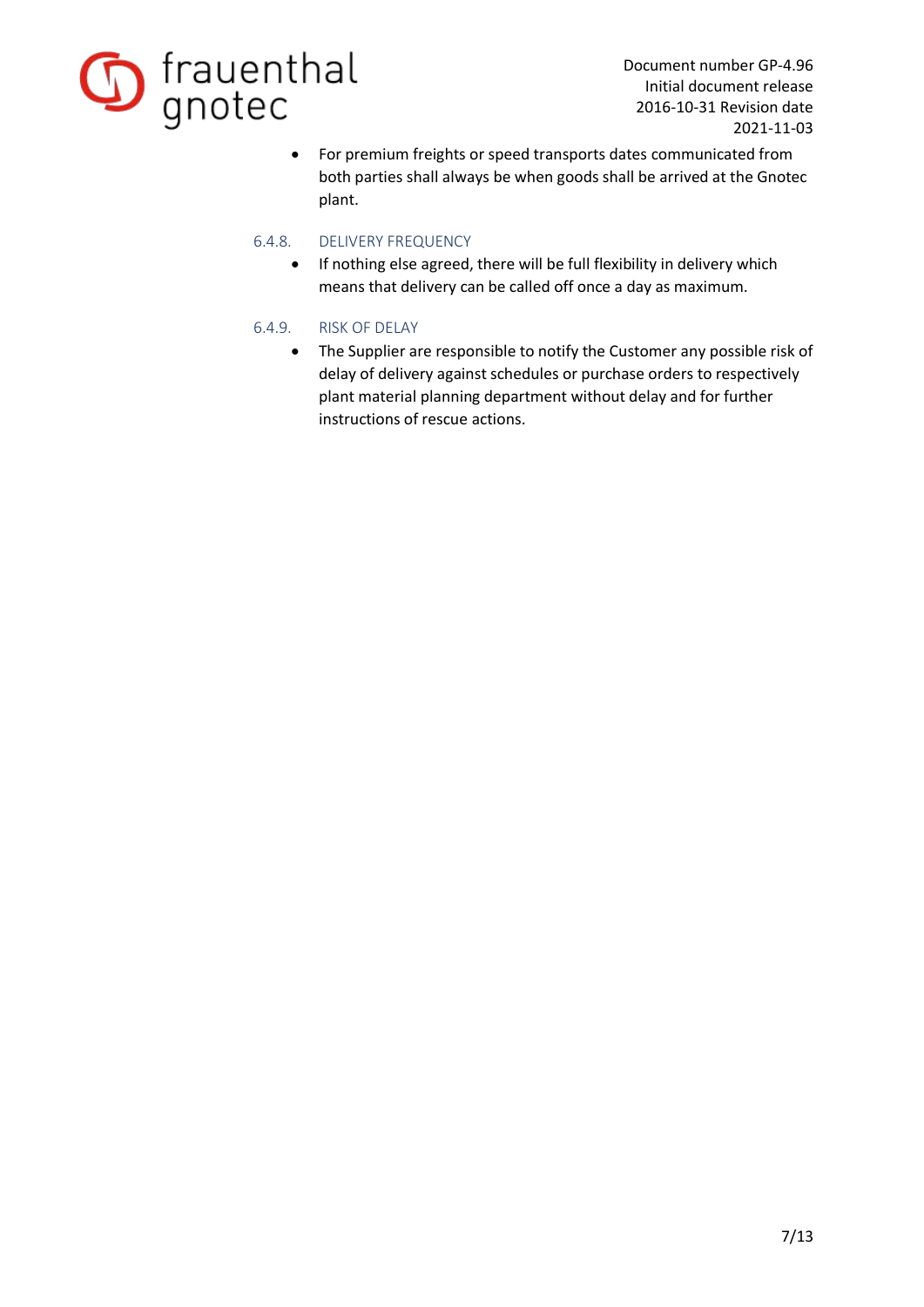

# 6.5. BOUGHT CAPACITY AND VOLUMES

The supplier is responsible before submitting a quote to make a capacity analysis for requested volume in RFQ to secure material supply over the project life time.

# 6.5.1. CAPACITY AND VOLUME DEFINITION

The requested annual volume in all documentations such as RFQ/Nomination letter, contract reviews or annual forecast if nothing else stated indicates the peak volume under serial conditions.

- CAPACITY SUPPLIER COMMITMENT
	- · If the volumes during the products life cycle increases above supplier capacity the Supplier is responsible to notify the Customer and suggest proper solution with reasonable period of notice ahead.
	- · If no limitation of capacity has been raised in documentation prior to Nomination letter the supplier has accepted to manage the requested capacity for the product and capacity is seen as unlimited.
- NWC (Normal Weekly Capacity)
	- NWC is the agreed MAX weekly capacity based on the peak year volume divided by 45 weeks and maximum utilization rate of 120 hours per week. Any deviation already in quote stage above 120 hours has to be stated within the quotation and approved by SQ after risk analysis has been done.

# **FLEXIBILITY**

Flexibility describes the volume difference the supplier has to accept to deliver without any further actions and can be described as follows.

- · **Weekly flex** = actual week compared with last three (3) months average take rate the supplier has to accept up to 150% higher rate.
- · **Monthly flex** = actual month compared with last three (3) months average take rate the supplier has to accept up to 50% higher rate.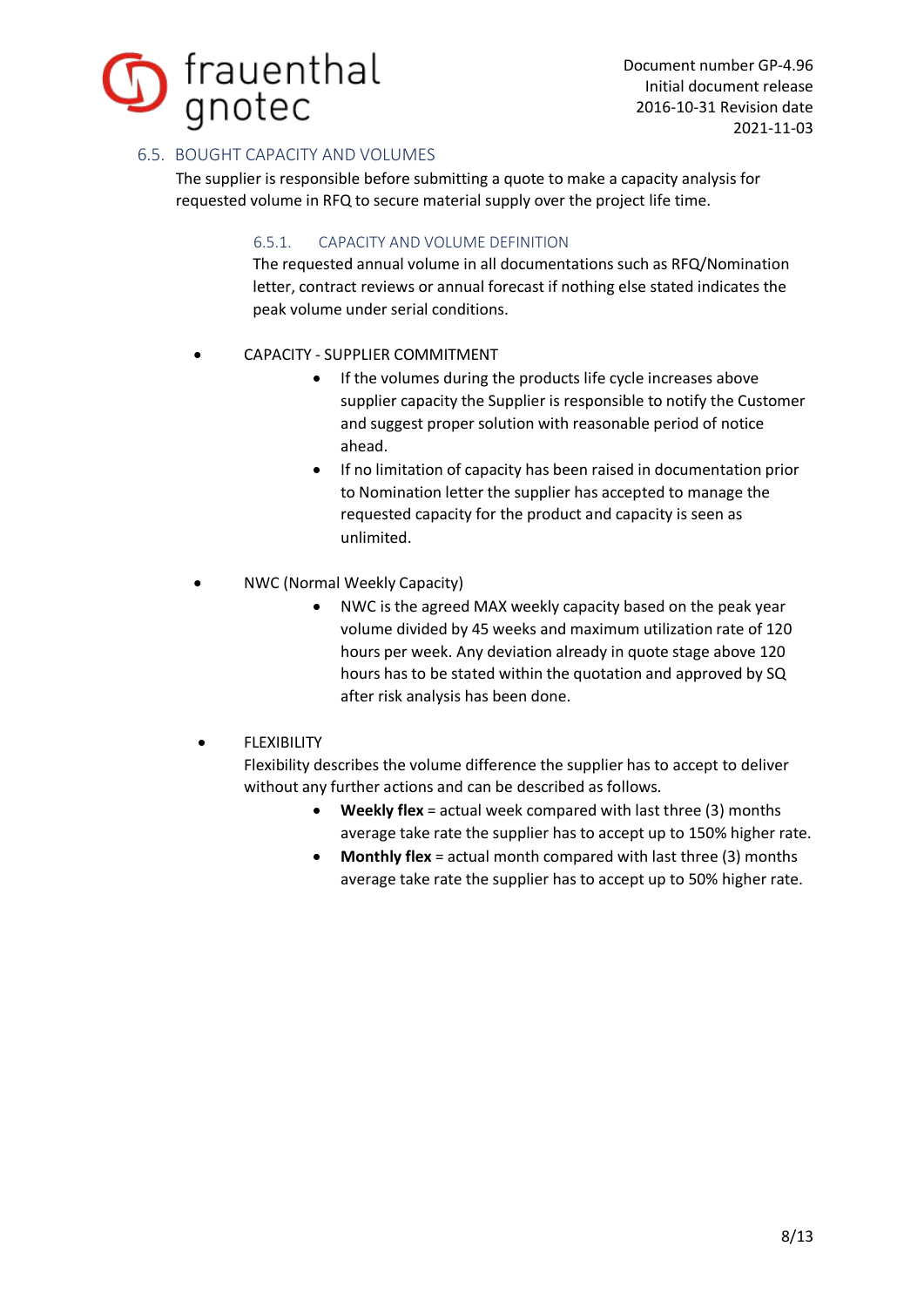

# 6.5.2. RESPONSIBILITY FOR MATERIAL IN DELIVERY SCHEDULES

The supplier is responsible to deliver according the received delivery schedule. The delivery schedule indicates three levels of material authorization.

- · CODE "1"
	- o Firm order of material or components. This is the actual qty to supply to the customer and customer is responsible for the QTY marked with CODE "1" in the delivery schedule.
	- o Authorization maximum 4 weeks of average volume  $1$ showed in the schedule when the first zero (0) call off was presented.
- · CODE "3"
	- o Raw material authorization of 8 weeks of the average volume showed in the plan when the first 0-plan was sent or call off was last present.
- $\bullet$  CODF "4"
	- o Forecast only for capacity planning no Customer authorization given.

# UNIQUE PARTS MATERIAL AUTHORIZATION

When starting up a project the Supplier bare the full responsibility to communicate if the specific part needs a longer authorization than above and make a separate agreement of material authorization within the contract review.

# TERMS OF CANCELLATION/TERMINATION/CHANGE REQUEST

- The Customers responsibility for material discrepancies are limited to the actual situation and customer specific material that cannot within reasonable timeframe be sold or reworked to fit other customers need and thereby be sold.
- · In case of planned change request with short introduction time the Supplier and the Customer can make a special separate agreement in writing for the specific project.

# 6.5.3. AVOIDING PRODUCTION DISRUPTIONS

This chapter is in further detail also described in the ODETTE MMOG/LE V4 Chapter 2.

# 6.5.3..1. CONTACTS

· Supplier shall at least once a year or in the event of organizational changes notify the customer with an up-dated contact list with emergency contact persons and contact ways for Management, Quality, Production, Logistics and order.

 $1$  Average volume is the last three months average weekly delivered quantity.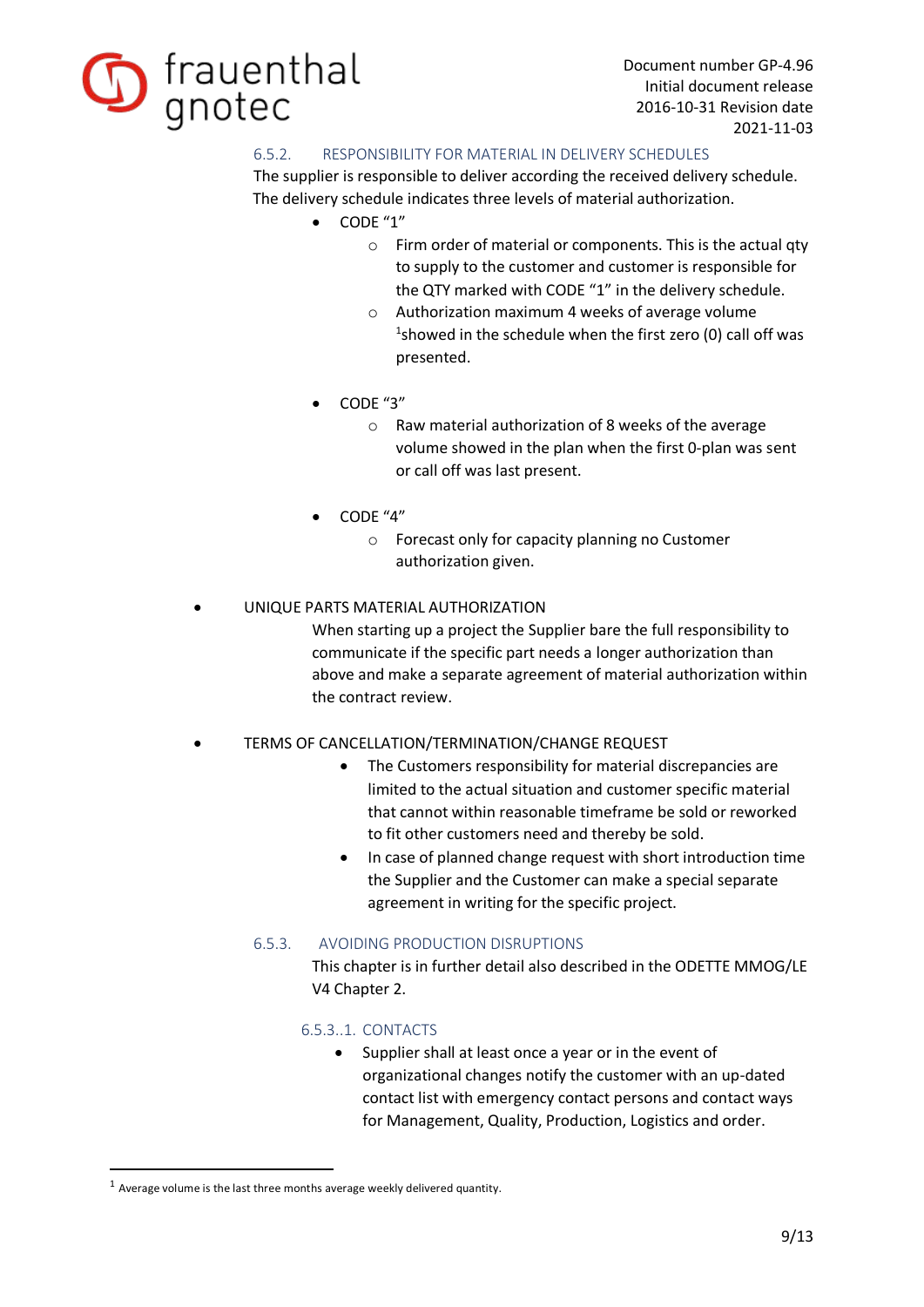

# 6.5.3..2. CAPACITY AND PLANNING

- · The supplier shall have documented procedures like, production and capacity planning, material handling, stock control, warehousing, performance assessment etc.
- · The resource planning and flexibility within the organization shall regularly be monitored and reviewed.

# 6.5.3..3. RISK MANAGEMENT, CONTINGENCY AND BACK-UP

- · Supplier shall have a documented risk assessment process in place to identify areas within the supply chain that could affect the ability to meet the customer's requirement in the event of deviation from the normal business process.
- · Supplier shall have a documented back-up/contingency plan including as minimum, key internal/external contacts, containment actions, recovery steps to normal operations, and the identification of key personnel responsible for the execution.
- · The back-up/contingency plan shall be reviewed periodically.

# 6.5.3..4. HOLIDAYS

- · Holidays and planned closing time for production and logistic service supplier are responsible to plan for that extra capacity in time to meet customer needs.
- · For each closing period the notice period is for one day minimum 7 working days in advance and for longer period than a week the notice period is minimum with a factor 8 to the planned closing period.

# 6.5.4. STANDARD FOR DATA/INFORMATION EXCHANGE

- All information exchange is made either by EDI, phone, mail or internet portals.
- Both the Customer and the Supplier understand that in the end it is the end Customer who decide the information flow interval (delivery schedules), The customer has the right to change the interval against the supplier with proper notification period.

# 6.5.5. USE OF LANGUAGE

- · As a general rule the use of language shall be determined by the language the Customer address the Supplier in each case.
- For communication of tactical and strategic characteristics involving two or more Customers or Suppliers sites in other countries English shall be used.
- Information that is used to be forwarded to the end Customer such as answers to 8D reports etc. English shall be used as the default language.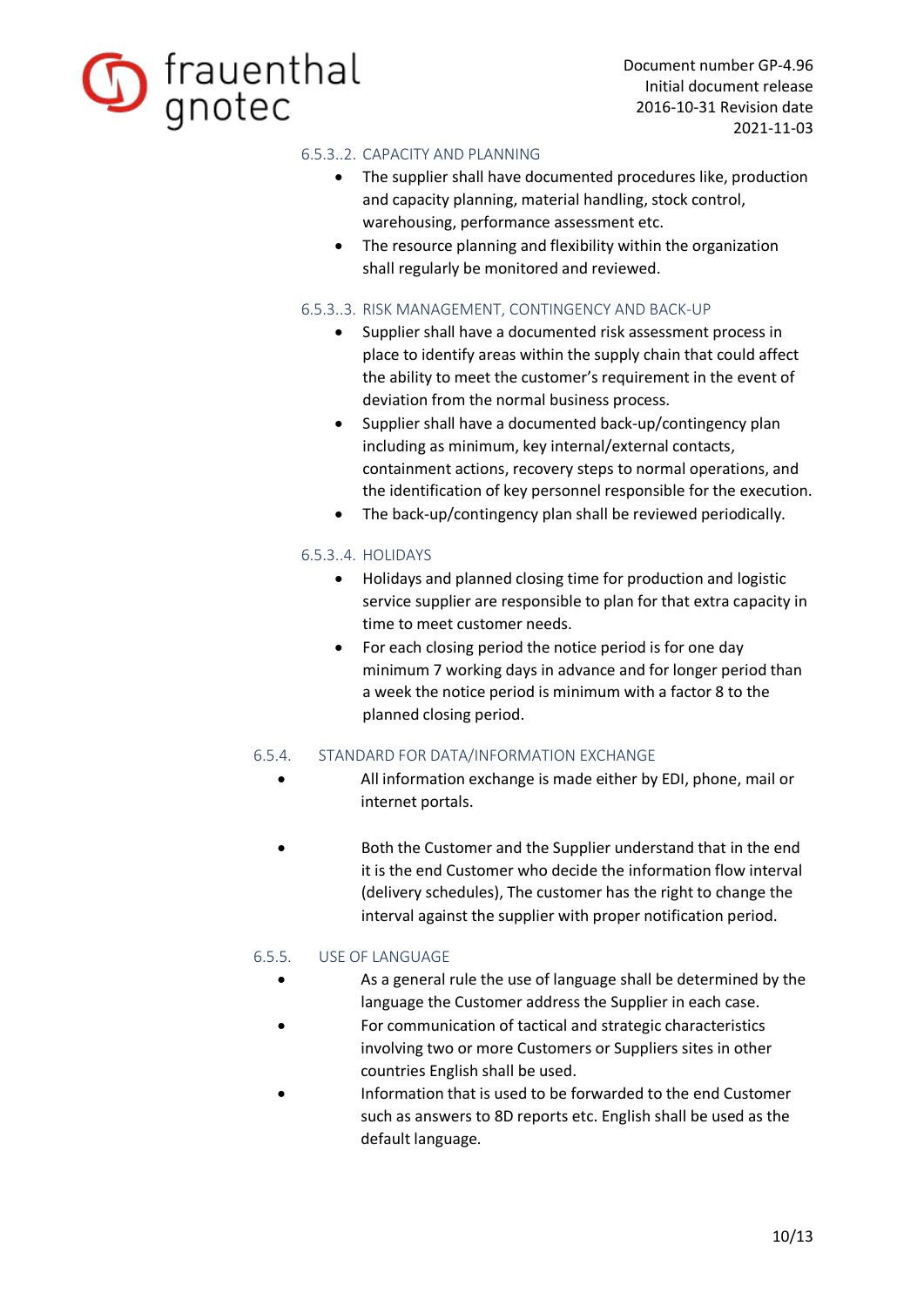

# 6.6. LABELLING

· Goods labels shall be printed by the supplier according to Gnotec's requirement. Before the first delivery Gnotec shall approve the label. All packages (pallets, boxes, cardboard boxes etc) shall have a Gnotec approved label. The label shall be placed on the lower left corner of the short side of the pallet on the pallet frame. When Self-adhesive labels are used, following applies: - Shall be stuck on specified area on the small boxes. (Do NOT staple). - Shall be stapled on wooden frames. Do NOT remove the back paper. - Shall be put in label holder on steel rack/specific packaging. Do NOT remove the back paper. The goods label should always be fixed with staples (One staple in each corner and one in the middle.) in the left hand short end corner. If self-adhesive label material is used, do NOT remove the back paper.

# 6.6.2. GNOTEC STANDARD GOODS LABELS ARE:

- · Standard AIAG/ODETTE label version 1 revision 4. This label shall be used if nothing else has been agreed.
- · VDA 4902 KLT used for small boxes where std Odette label doesn't fit. Only after agreement.
- · Credit card label; size 55\*104 mm (h\*w) used for small boxes where std Odette label doesn't fit. Only after agreement.
- · Simplified Odette std label. Only after approval by Gnotec. Can be used from subcontractor and return flow when the labels are printed in production and no delivery note exist. Mandatory fields are; Vendor (V), Part number (P), Quantity (Q), Batch id (H), Date.
- The labels data content shall correspond to data in the DESADV message.

# 6.6.3. MASTER LABEL NUMBER (M or G)

- · Only M labels can be used. G labels (mixed load) are NOT allowed.
- · It is allowed to place boxes/ cardboard boxes on the same pallet but no G label shall be attached. Each box shall be labelled with standard S label (Serial number, packaging identification number).
- When there are several boxes with the same item on the pallet, master label M shall be used for total quantity.
- · Identifiers S or M are assigned according to label usage.

# 6.6.4. PAPER SIZE AND MATERIALS

- · The format of the Odette std label is A5 (210x148 mm), VDA KLT format is A5/2 (210\*74 mm) and Credit card label is (104\*55 mm).
- The Odette std label paper must be white with black printing. The label material has to have a weight of not less than  $160-170$  g/m<sup>2</sup>. This is to assure the Odette label information being readable in the complete supply chain. The label must be durable enough to ensure readability at its destination, i.e. being water and sun resistant.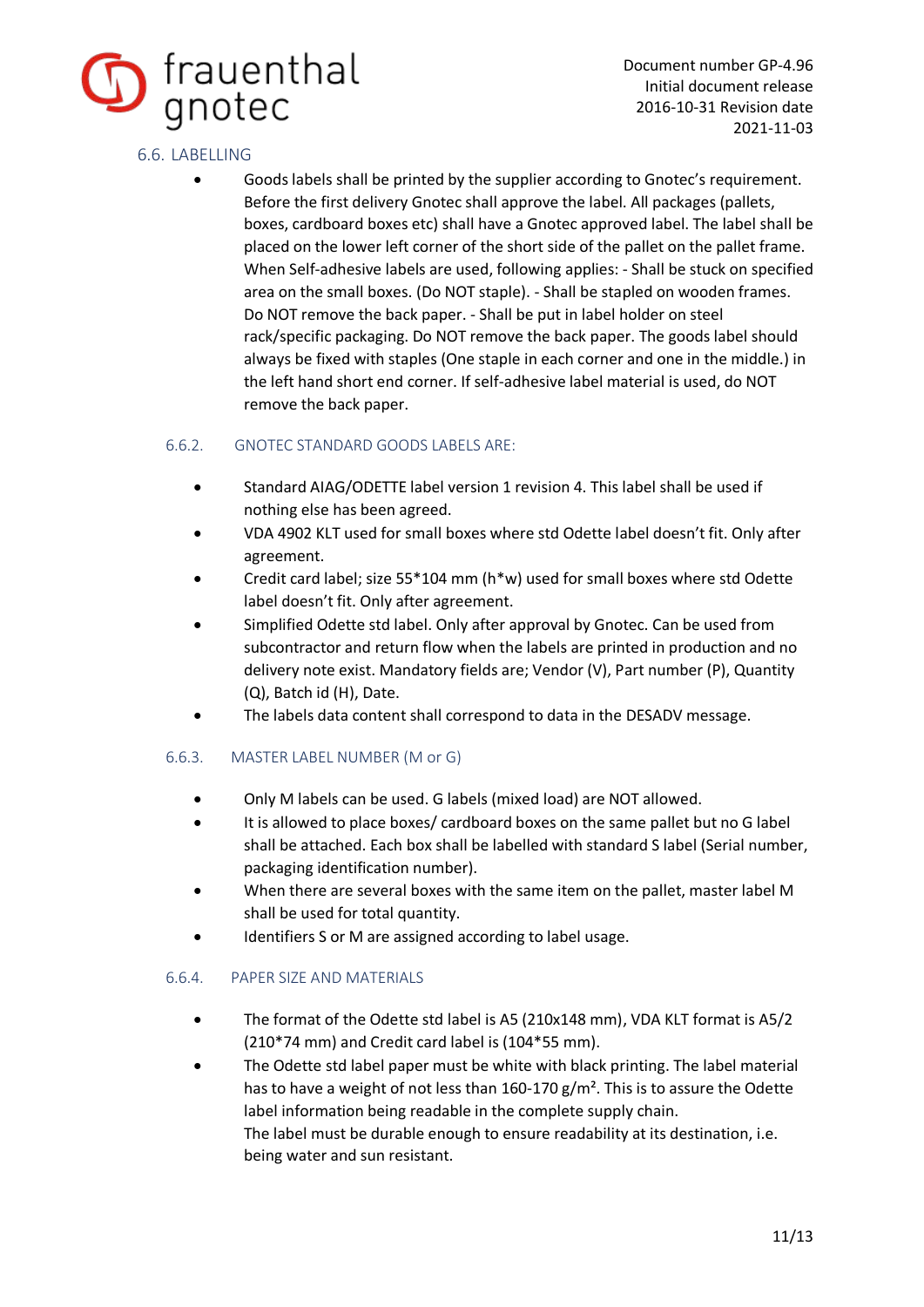

# 6.6.5. PRINTERS

- To ensure readability of the bar codes, a very high print quality is demanded. Therefore, Gnotec recommends using either a Direct Thermo or Thermo Transfer printers as they are more suitable for industrial printing and are more robust for the environment its working in.
- If a Laser printer is used to print the goods label it must be, by the printer manufacturer, recommended for industrial use and printing. This since a Laser printer is more sensitive to the environment it is working in. A configuration of the printing set up which allows edge compensation is NOT allowed as this will have a negative effect on the printed barcode. A Laser printer is considered to best suitable when only small series of goods labels are printed.

# 6.6.6. BAR CODES

· Bar code symbols shall be Code 39. The format for each bar code-element is: Start character, Identifier (Data Identifier), Data characters and Stop character. All bar coded areas are printed left justified. Bar codes require a quiet zone to the left and right of the bar/space pattern. Begin and end margins (quiet zones) must be at least 6.4 mm so that no line or similar (e.g. staples, straps or fixation stickers) makes the decoding of the bar code impossible.

# 6.6.7. LABELS FOR DIRECT DELIVERIES FROM SUBCONTRACTORS

· All labels shall be according to Gnotec's end customer's standards.

# 6.6.8. DATA AREA CONTENT

- · Data printed on the label must be consistent with the data collected from the Delivery Schedules (DELFOR) and in conjunction with the ASN message (DESADV).
- The data information in readable text must be printed above and in conjunction with the bar code, e.g. Advice note number.
- · Conditional Data Areas (Occasionally or Dependent information) which are not required by any agreement between Gnotec and the respective supplier, must be left blank. See Data Area Table.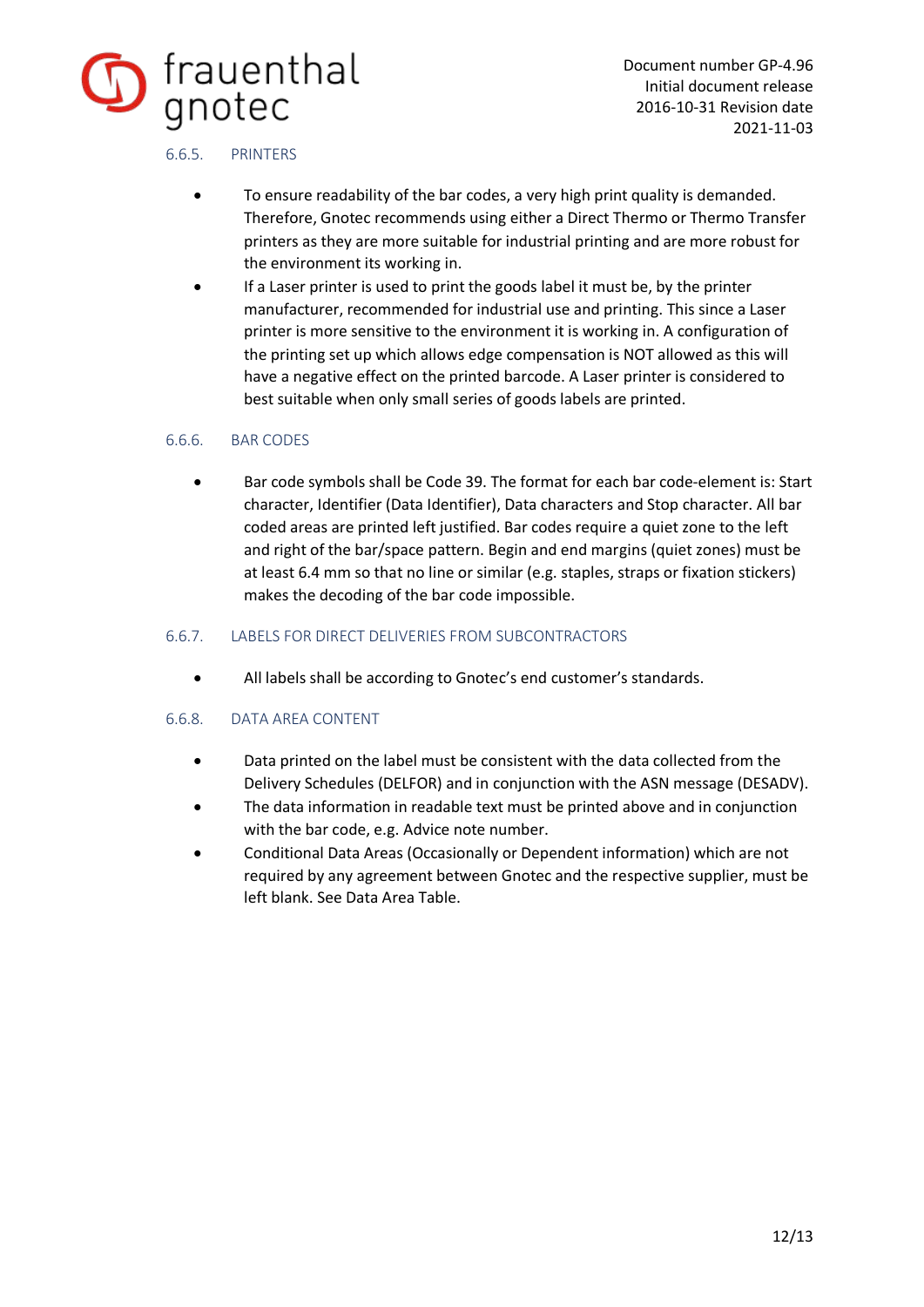

# 6.6.8..1. Label section explanation:

*The label is has two sections as per below described:* 

- Shipping section Receiver, Dock/Gate, Advice Note number, Supplier address, Net weight, Gross weight and Number of boxes.
- Parts Identification section Part number, Quantity, Supplier, Serial Number, Description, Logistic, Reference Area, Date, Engineering change and Batch number.
- The Data Areas are numbered from 1 to 16 and should be read together with information given in data area table and data area explanations.

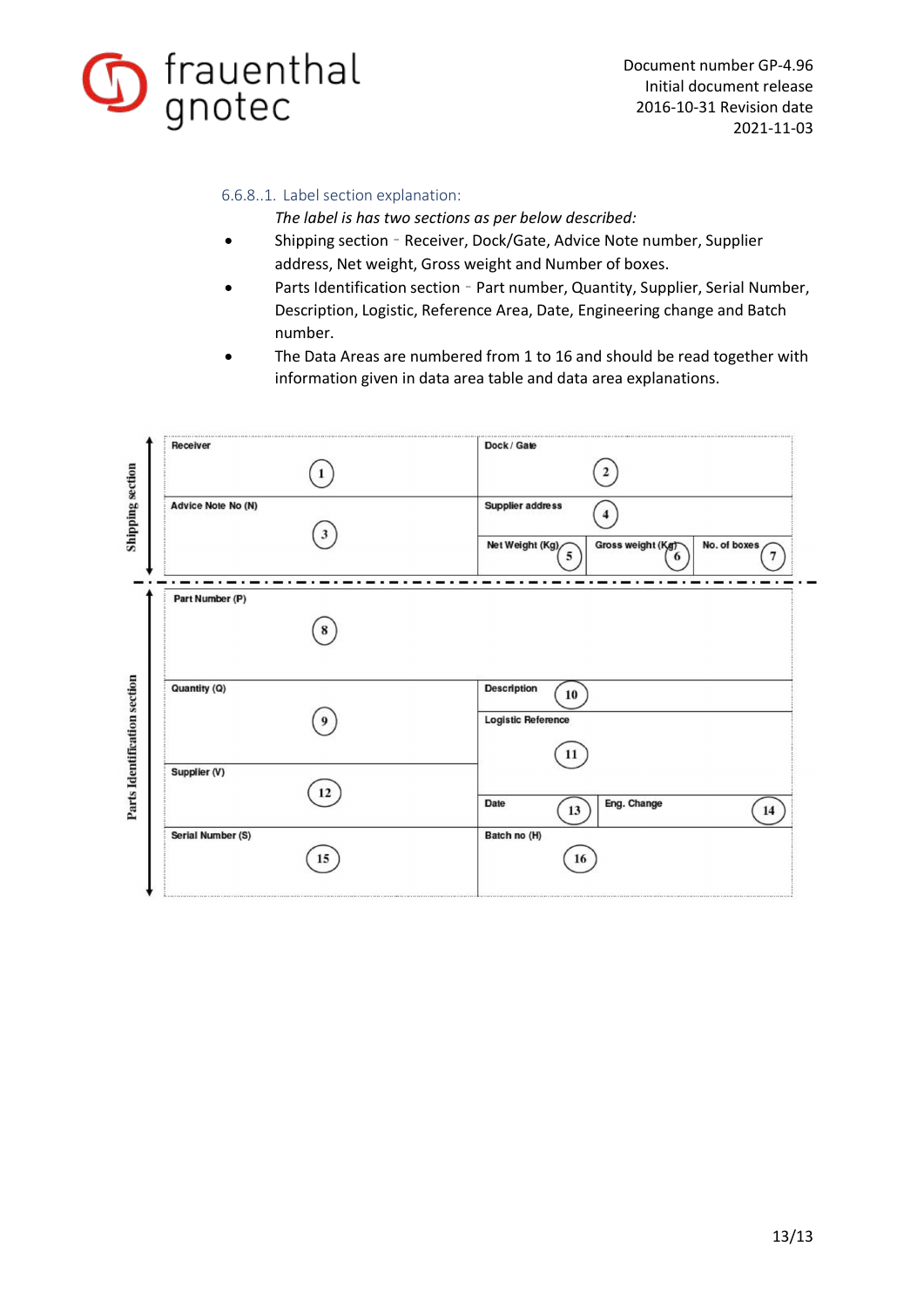

# 6.6.9. DATA AREA TABLE:

|                         | <b>Data Area Content</b>                                                              | <b>User</b><br><b>Attributes</b> | <b>Field</b><br>Length<br>Excl. Data<br><b>Identifiers</b> | <b>Bar code</b><br><b>Size</b><br>height<br>(mm) | <b>Text</b><br><b>Size</b><br>height<br>(mm) | <b>Data</b><br>Identi-<br>fiers |
|-------------------------|---------------------------------------------------------------------------------------|----------------------------------|------------------------------------------------------------|--------------------------------------------------|----------------------------------------------|---------------------------------|
|                         |                                                                                       | <b>Shipping section</b>          |                                                            |                                                  |                                              |                                 |
| $\mathbf{1}$            | <b>Receiver</b><br>Gnoteco unloading location                                         | $\mathsf{R}$                     | 2 lines x<br>an $.20$                                      |                                                  | $\overline{7}$                               |                                 |
| $\overline{2}$          | Dock/Gate<br>Gnoteco final delivery point                                             | R                                | 1 line x<br>an12                                           |                                                  | 13                                           |                                 |
| $\overline{\mathbf{3}}$ | <b>Advice Note Number</b><br>Supplieros advice note number.                           | R                                | an.8                                                       |                                                  | $\overline{\mathbf{z}}$                      | N                               |
| $\overline{\mathbf{4}}$ | <b>Supplier Address</b><br>Supplieros name and address,<br>country of origin          | $\overline{\mathsf{R}}$          | an29                                                       |                                                  | 5                                            |                                 |
| 5                       | <b>Net Weight</b><br>Material weight within Transport<br>unit.                        | D                                | n.5                                                        |                                                  | $\overline{\mathbf{z}}$                      |                                 |
| 6                       | <b>Gross Weight</b><br>Total Transport unit weight.                                   | D                                | n.5                                                        |                                                  | 7                                            |                                 |
| $\overline{7}$          | No. of Boxes<br>Number of packages within one<br>transport unit.                      | D                                | n.5                                                        |                                                  | $\overline{\mathbf{z}}$                      |                                 |
|                         |                                                                                       | Part identification section      |                                                            |                                                  |                                              |                                 |
| 8                       | <b>Part Number</b><br>Gnoteco Part number.                                            | R                                | n.24                                                       | 13                                               | 13                                           | P                               |
| 9                       | Quantity<br>Package or Transport unit<br>quantity.                                    | $\mathsf{R}$                     | n.10                                                       | 13                                               | 13                                           | Q                               |
| 9                       | <b>Unit Of Measurment</b><br>Default value: PCE                                       | D                                | an.3                                                       |                                                  | $\overline{7}$                               |                                 |
| 10                      | <b>Description</b><br>Gnotecs part description.                                       | $\mathsf R$                      | an22                                                       |                                                  | $\overline{7}$                               |                                 |
| 11                      | <b>Logistic Reference</b>                                                             | N                                |                                                            |                                                  |                                              |                                 |
| 12                      | <b>Supplier ID</b><br>Gnotecos Supplier number/ID.                                    | R                                | an10                                                       | 13                                               | 5                                            | $\mathsf{V}$                    |
| 13                      | <b>Date</b><br>Material production date (P) or<br>despatch date (D).                  | R                                | an <sub>8</sub>                                            |                                                  | 7                                            |                                 |
| 14                      | <b>Engineering Change</b><br>Buyer & engineering change<br>number.                    | D                                | n.14                                                       |                                                  | $\overline{\mathbf{z}}$                      |                                 |
| 15                      | <b>Serial Number</b><br>Supplier's Package or Transport<br>unit identification number | D                                | n.9                                                        | 13                                               | 5                                            | S                               |
| 15                      | <b>Master Label Number</b><br>Supplier's Transport unit<br>identification number      | D                                | n.9                                                        | 13                                               | 5                                            | M                               |
| 16                      | <b>Batch Number</b>                                                                   | D                                | n.9                                                        | 13                                               | 5                                            | н                               |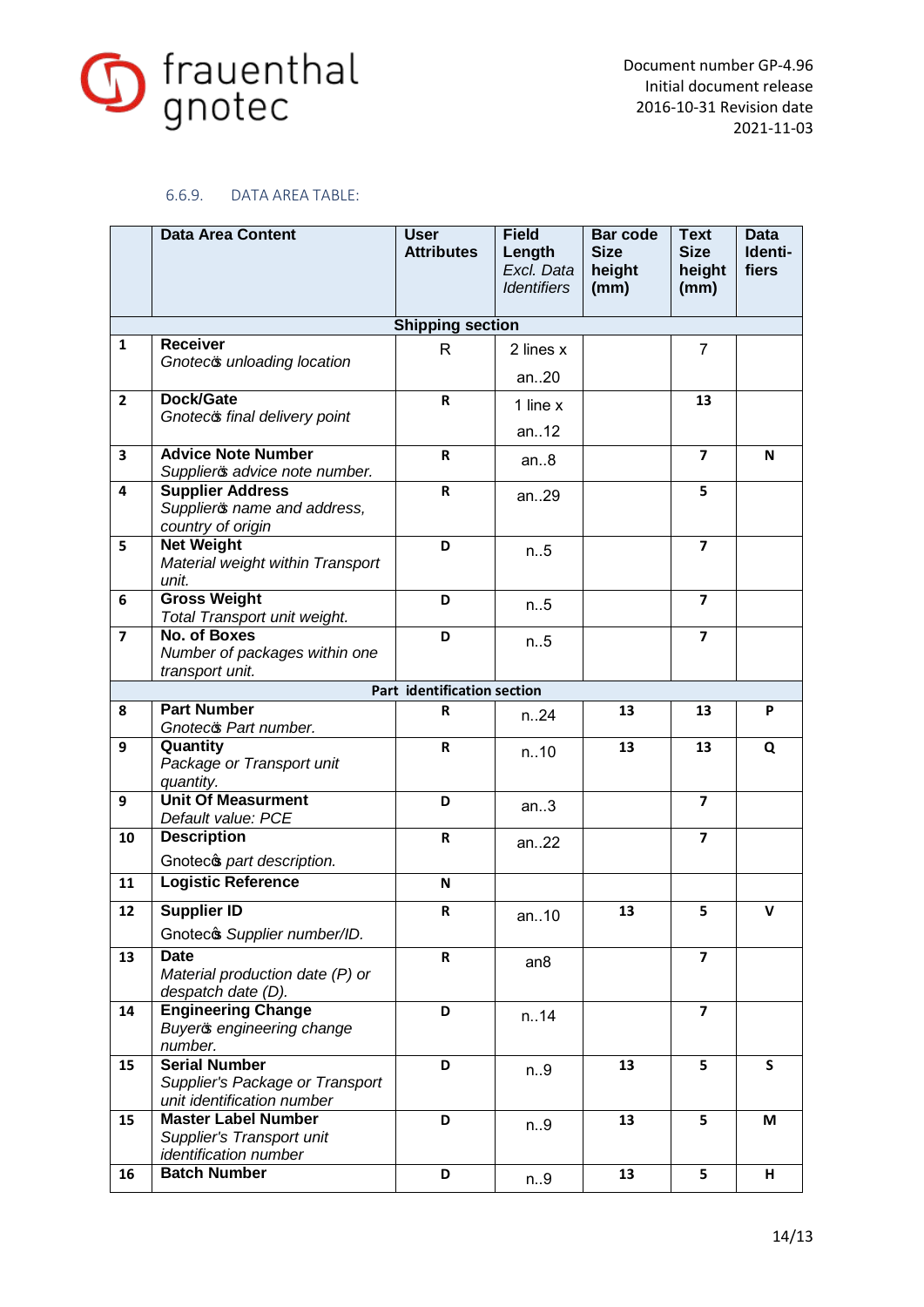

| Supplier's identification of |  |  |  |
|------------------------------|--|--|--|
| documentation items.         |  |  |  |

# 6.6.10. DATA AREA TABLE EXPLANATIONS:

| <b>User Attributes:</b> | <b>Field Length:</b>       | <b>Data Identifiers</b>        |
|-------------------------|----------------------------|--------------------------------|
| $R = Required$          | $an = alpha$ numeric value | $N =$ Advice Note Number       |
| $D = Dependent$         | $a = alpha value$          | $P = Part$ Number              |
| $N = Not Used$          | $n =$ numeric value        | $Q =$ Quantity                 |
|                         | $.10 = 1-10$ positions     | $V =$ Supplier ID              |
|                         | $10 =$ exact 10 positions  | $S =$ Simplified Handling Unit |
|                         |                            | $M =$ Homogenous Handling Unit |
|                         |                            | $H =$ Batch Number             |

# 6.6.11. EXAMPLES OF LABELS

· ODETTE STD LABEL (Not actual size)

| <b>RECEIVER</b><br>Gnotec Čadca s. r. o.<br>Podzávoz 2824, Čadca | <b>DOCK/GATE</b>                           | Port1 / Rec            |             |  |  |
|------------------------------------------------------------------|--------------------------------------------|------------------------|-------------|--|--|
| ADVICE NOTE NO (N)<br>1030046                                    | SUPPLIER ADDR<br><b>SUPPLIER XXX</b>       |                        |             |  |  |
|                                                                  | NET WT (KG)<br>100                         | GROSS WT (KG)<br>100   | NO OF BOXES |  |  |
| PART NO (P)<br>1234567                                           |                                            |                        |             |  |  |
|                                                                  |                                            |                        |             |  |  |
| QUANTITY (Q)<br>100                                              | DESCRIPTION<br>SUPPLIER PART NO (30S)      | <b>PLASTIC BRACKET</b> |             |  |  |
|                                                                  | 102030                                     |                        |             |  |  |
| SUPPLIER (V)<br>5522                                             |                                            |                        |             |  |  |
|                                                                  | DATE<br>20161028                           | <b>ENG CHANGE</b>      | $P-021$     |  |  |
| SERIAL (S)<br>100000012                                          | BATCH NO (H)<br>98765<br>Odette Ver.1 Rev. |                        |             |  |  |

· VDA 4902 KLT (Not actual size)

| (1) Warenempfänger-Kurzadresse               | (2) Abladestelle - Lagerort - Verwendungsschlüssel                                                       |                               | (3) Lieferschein-Nr. (N) | 2581752                                                                                                               |                        |
|----------------------------------------------|----------------------------------------------------------------------------------------------------------|-------------------------------|--------------------------|-----------------------------------------------------------------------------------------------------------------------|------------------------|
| <b>MAYR WERKE AG</b><br>70327 STUTTGART-ZUFF | <b>ABLAD - LAGER - M</b>                                                                                 |                               |                          | בבן זמן קווה ובשו והווידות ומות שווידות ומושון                                                                        |                        |
| (8) Sach-Nr. Kunde (P)                       | 765-HGD89-1234567                                                                                        |                               |                          |                                                                                                                       |                        |
|                                              | ות והיו זות הוויד החול זות התנועה היו דישון והיו הרמו היה יחדש וזה ומשירות היו הרמו היה היה היו השווים ו |                               |                          |                                                                                                                       |                        |
| (9) Füllmenge (Q)<br>140                     | SТ                                                                                                       | <b>ELEKTR.STEUERGERAET</b>    |                          |                                                                                                                       |                        |
| <u> Elit III ili ili ili ili ili </u>        |                                                                                                          | (11) Sach-Nr. Lieferant (30S) |                          | 00123B1070                                                                                                            |                        |
| (12) Lieferanten-Nr. (V)<br>1234546789       |                                                                                                          |                               |                          | <u> HII DI HENRI HII DI HII DI HII DI HII DI HII DI HII DI HII DI HII DI HII DI HII DI HII DI HII DI HII DI HII D</u> |                        |
|                                              |                                                                                                          | (13) Datum<br>D940407         |                          | (14) Anderung sstand Konstruktion                                                                                     | <b>AENDERUNGSSTAND</b> |
| (15) Packstick-Nr. (S)<br>248175201          |                                                                                                          | (16) Chargen-Nr. (H)          | C12345678                |                                                                                                                       |                        |
|                                              | תחו ומון ומוס וותום ומון מון הוות וסיבו ומון ומון מכוח ומון הוו מון מון מון                              |                               |                          |                                                                                                                       |                        |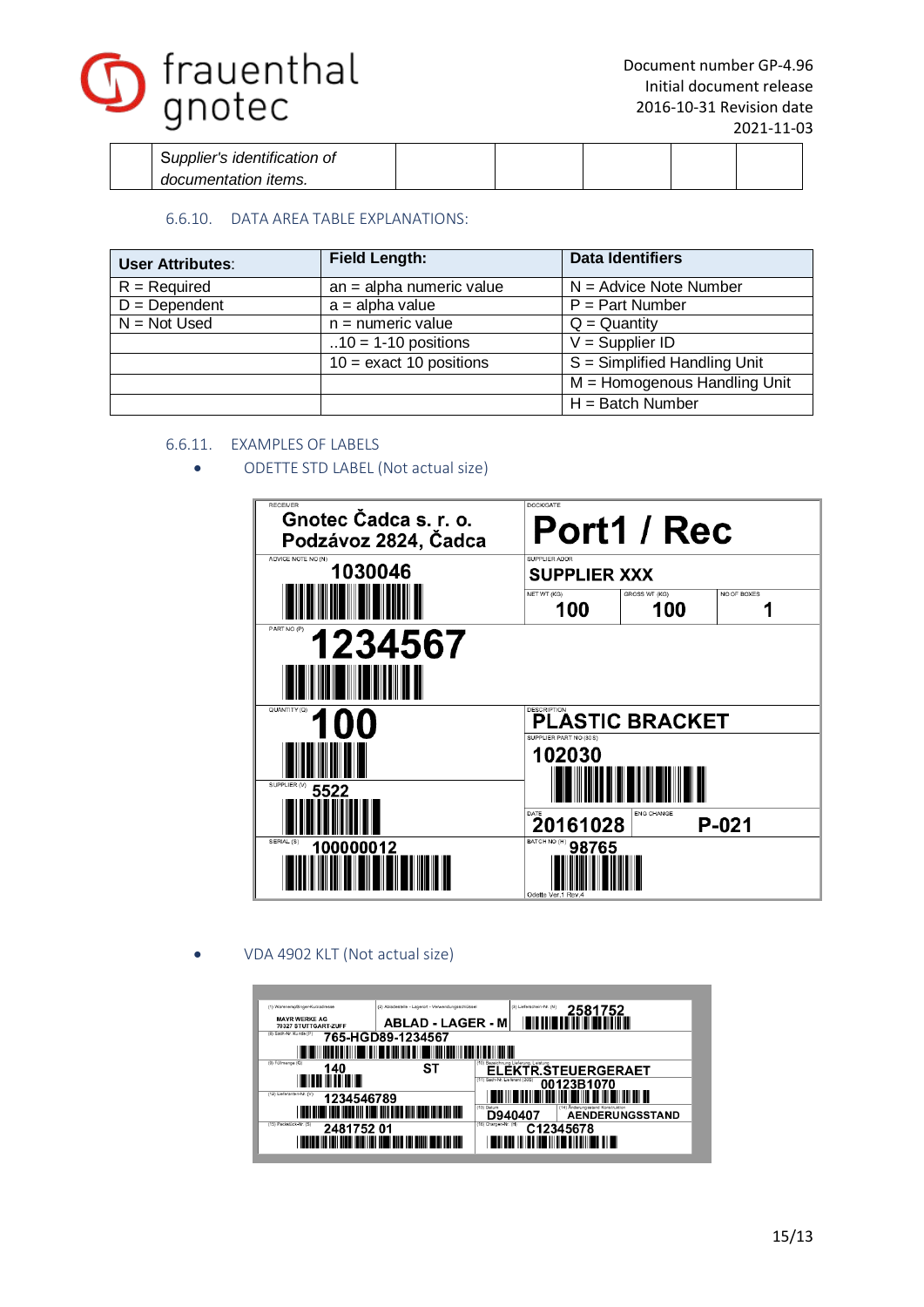

· CREDIT CARD LABEL (Not actual size)



# 6.7. PACKAGING

- · Before production starts the parties shall define and agree on part specific packaging configuration and set-up including substitutes where needed.
- The Customer shall provide the Supplier with valid packaging instructions in case of unspecified packaging instruction the Supplier shall pack the goods in a professional way to avoid damages, rust, and withstand transportation and handling which also shall be stackable as long as the goods shape and size allows.
- Standard packaging as substitute are available at the supplier portal or at the purchasing department of each plant.

# 6.8. RETURNABLE PACKAGING MATERIAL

Where the packaging configuration includes the use of returnable packaging, the following items are agreed to by the parties:

- · Allocation and ownership
- Point of pick-up and delivery of empties
- · Packaging code
- Packaging spec
- Maintenance and cleaning conditions
- Acceptable defects
- Sorting and scrapping routine
- Substitute packaging, including responsibility for costs
- · Inventory balancing and reporting
- Packaging in their possession (where customer own the packaging).
- Reporting routine and system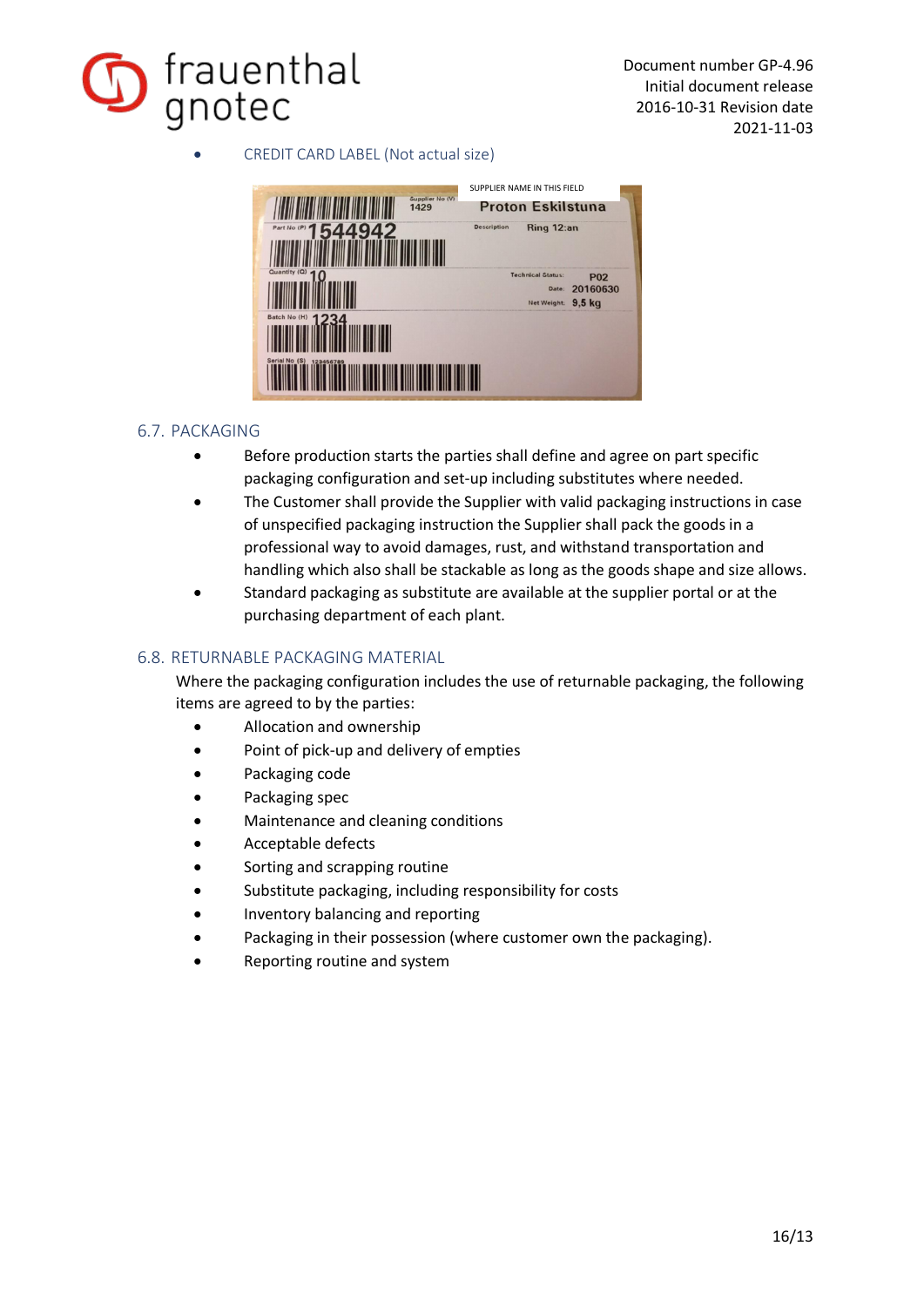

# 6.9. STANDARD PALLETS AND FRAMES

- · Prices for EUR pallets, Frames, lid etc. for delivery to the Customer are specified in **addendum GF-4.80 Standard packaging surcharges**
- · Accepted returnable pallets conditions and packing instruction are specified in **addendum GF-4.81 Requirement for used wooden frames and pallets**
- · Credit of maximum 90% of above price in the pricelist for returned packaging material were buy/sell conditions are valid and suppliers are not able to enter the Customer packaging pool.
- · Cost for transportation are upon the returning parts hand.

# 6.10. DOCUMENTS / EDI DOCUMENTS

Each shipment shall be followed by documentation as per below.

#### 6.10.1. WAY BILL

One (1) way bill per shipment, if multiple purchase orders are delivered at the same time they shall all be included in the same way bill.

# 6.10.2. DELIVERY NOTE / ASN

Delivery note shall contain at least the following information.

- · Date
- · Delivery note number
- · Purchase order number
- · Customer part identification number (part number)
- · Qty delivered
- · Batch number or traceability number if required.
- · Upon request from time to time customer specific marking such as project number, PPAP delivery, Change request number, receiver etc.

EDI ASN (Advance Shipping Notice) shall be sent not later than 30 minutes after dispatch.

# 6.10.3. INVOICE / EDI INVOICE

Invoice shall be sent for one per each delivery note since the invoice is automatically matched with the delivery note and contain the following information as minimum.

- · Invoice number
- · Delivery note number
- · Delivery date
- · Customer order number
- · Part number
- Quantity per part number delivered
- · Price
- · Price unit
- · Sum

Bundle invoicing are not allowed.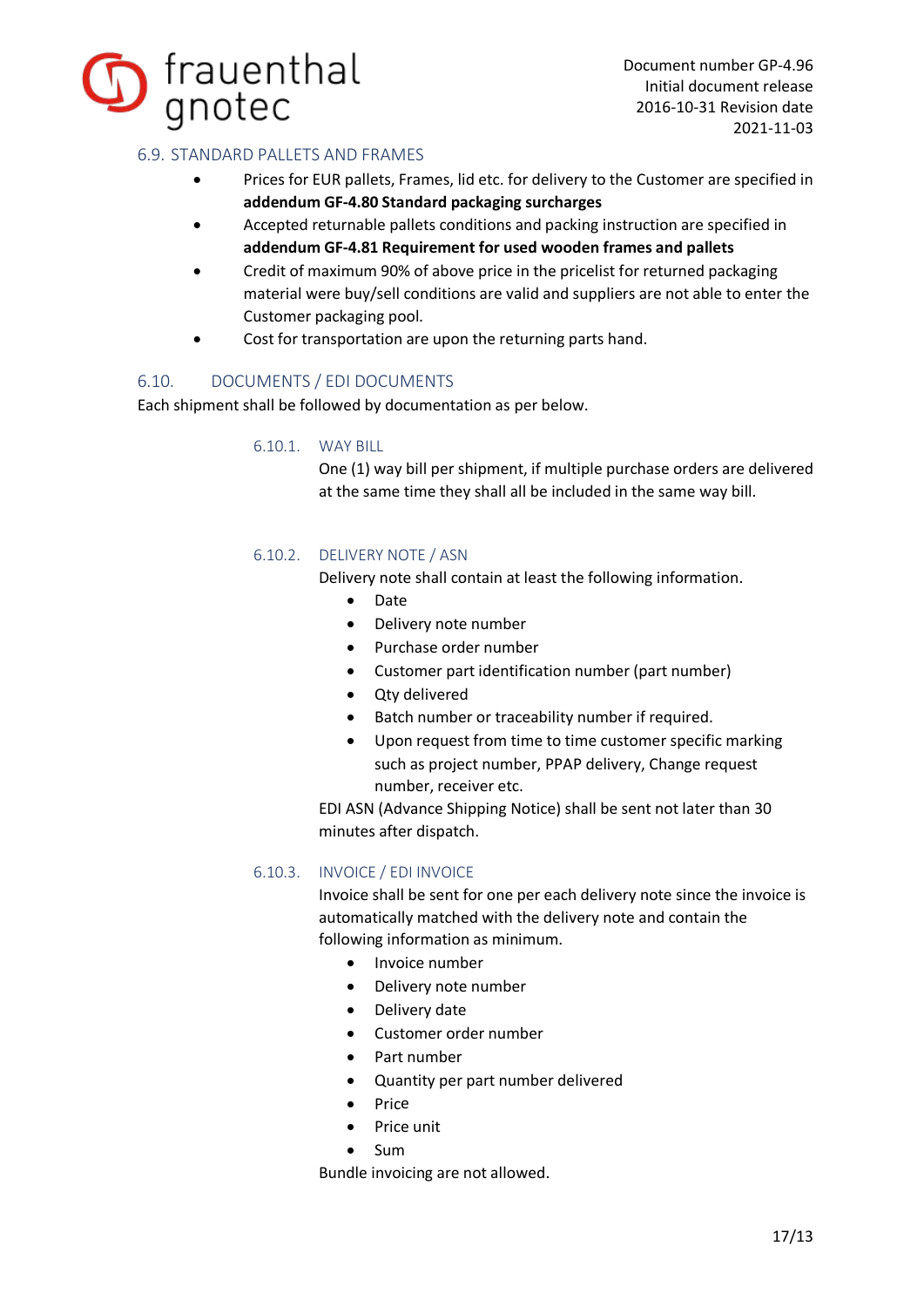

Packaging material surcharges and set-up cost etc. allowed but has to be according to the Customer specified identification numbers and has to be set-up individually before invoices to be accepted.

# 6.11. TRANSPORT AND BOOKING

# 6.11.1. DELIVERY TERMS

- · General terms and conditions is as per default to DDP "customer site" INCOTERMS 2010 if nothing else agreed.
- Where the Customer is responsible for the transport according to the agreed INCOTERMS the supplier shall book transport at selected forwarder according to the Customers instruction using TA-system with EDI communication or in the forwarders transport booking portals using the Customers customer number at the forwarder.
- · NOTE: The supplier is responsible to use the instructed services at the forwarder upon booking.
- · Supplier shall always have full and adequate insurance according to the valid INCOTERMS to protect the goods during transport.

# 6.11.2. UNLOADING/LOADING CONSTRAINTS

- · In general goods are unloaded from ground level and from the side of the trailer.
- Containers have to be picked up and delivered with SIMA lift.
- · Normal opening hours from
	- o 07:00 to 16:00 hours Monday to Thursday
	- o 07:00 to 13:00 hours Fridays or day before national bank holiday as a minimum. Check with your local buyer to check possibility to unload later than this time.
- If by any reason the Customer is responsible for booking and pick-up the supplier shall inform the Customer of the valid opening hours and constraints of loading.

# 6.11.3. SPEED TRANSPORT

In the event of delay in production and delay of dispatch from the Supplier, the Supplier is responsible to contact the material planner and to book transport at its own expense for the at the time appropriate service (Parcel, Cargo, Special, Priority etc.) so that the expected arrival time is met.

# 6.12. RECEIVING

Discrepancies in QTY/TIME etc. upon receipt will be reported back as a rejection report to your quality department normally within 48 hours from receipt.